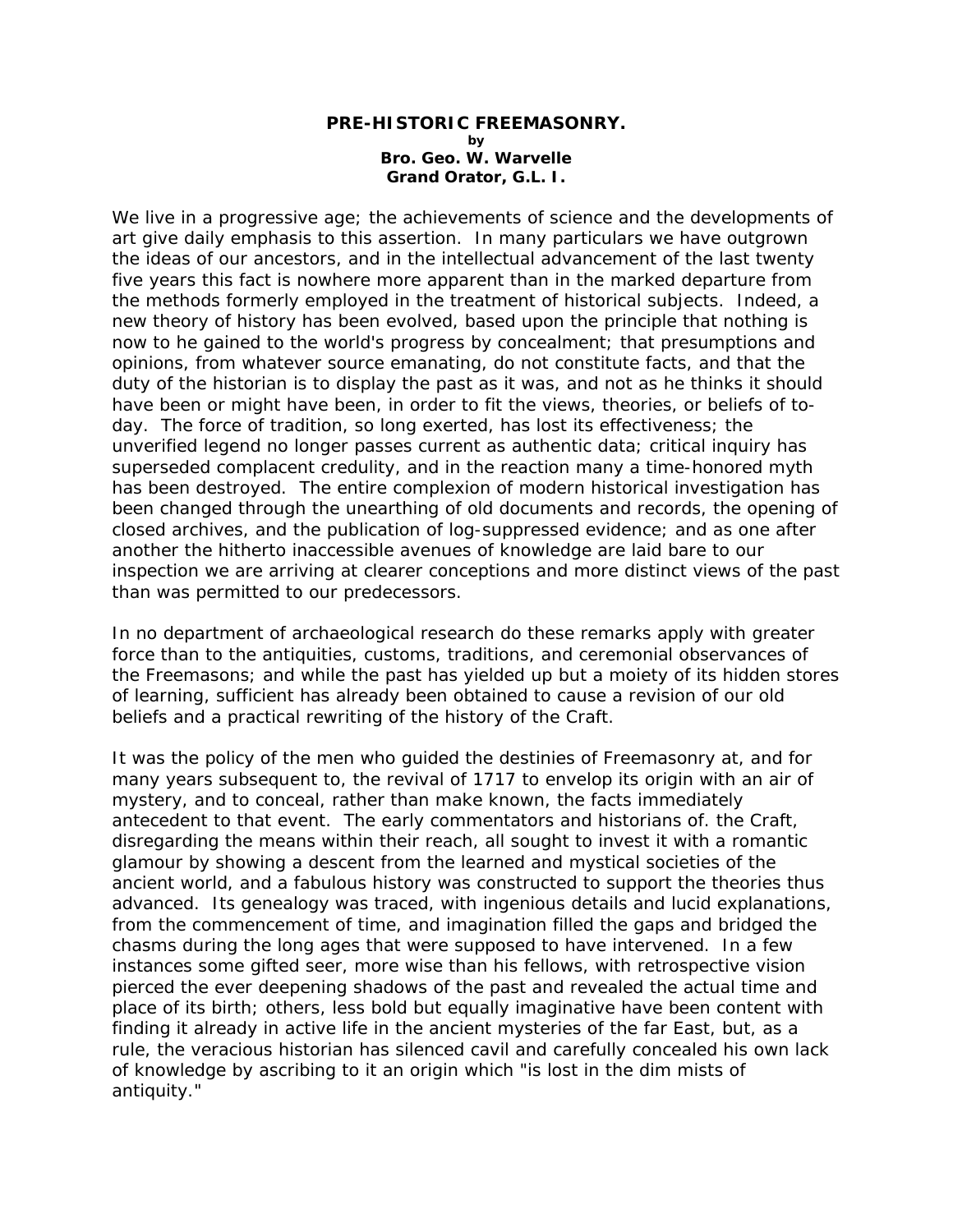It is not strange that in this enlightened age the repetition of these old tales should have produced in many a feeling of revulsion and a general tendency to discredit all claims of ancient lineage and descent. Indeed, I have frequently heard it asserted, by many of the more sceptically inclined, that the assembly of 1717 was not a revival, but a birth; that the four old London lodges were but a pleasant fiction, and that from the fertile brains of Anderson and his confreres was evolved a social club, which unforseen circumstances subsequently developed into a vast, far reaching fraternity; and so, between the Scylla of blind credulity and the Charybdis of open scepticism the student of Masonic history must carefully feel his way with but little, I regret to say, to guide his steps or throw light upon his investigations.

Yet, notwithstanding the assertions of the sceptics on the one hand, and despite the fairy tales of the writers of imagination on the other, Freemasonry has a past; it has, to some extent, an authentic history, and its existence does extend to a time "whereof the memory of man runneth not to the contrary."

There are few subjects of historical inquiry that present to the investigator at any one period or point of time so wide and well defined a line of demarcation between the unquestioned and authentic and the doubtful or unknown, as that afforded by the so called revival of Masonry in 1717. Since that time a fairly well established line of evidence supports the general features of an accepted history, and but little room is left for disputation, but beyond it lies the debatable land.

For nearly two centuries Masons of all rites and degrees have been exploring this terra incognita, penetrating its concealed recesses and sounding its abysmal depths; but the sum total of all the discoveries thus far reported, exclusive of those graphic delineations drawn wholly from the inner consciousness of the writers, are a few manuscript constitutions of uncertain age, with here and there a casual reference in contemporary documents. But if the direct line of search has yielded little to reward the efforts of the seeker after facts, collateral inquiry has thrown upon the meagre data thus far obtained a strong side-light that goes far to clear the mists of the past and enable us to form some adequate ideas of Masonry as it existed prior to the historical revival. And one of the most significant of the lessons taught is, that we shall seek in vain for the lost records of a former grandeur or the missing evidence that shall connect us with an illustrious past; and while the proud boast of a noble ancestry may still be made, it is yet the nobility of labor, and our highest titles came to us through the long heritage of toil.

I have no desire to pose as an iconoclast, nor to parade my humble opinions in opposition to those of the wise and the great who have preceded me; therefore I do not say that Masonry has not existed in unbroken continuity for countless ages; that the Dionysian artificers were not our progenitors; that the Roman Colleges were not of our Fraternity in the direct line of succession, nor that we are not legitimately descended from them. Indeed, a positive denial of these statements does not lie in the mouth of any man, but I can safely assert that no proof to sustain this pedigree has ever been produced, and that the tendency of modern discovery leads to a contrary conclusion. Our views and opinions with respect to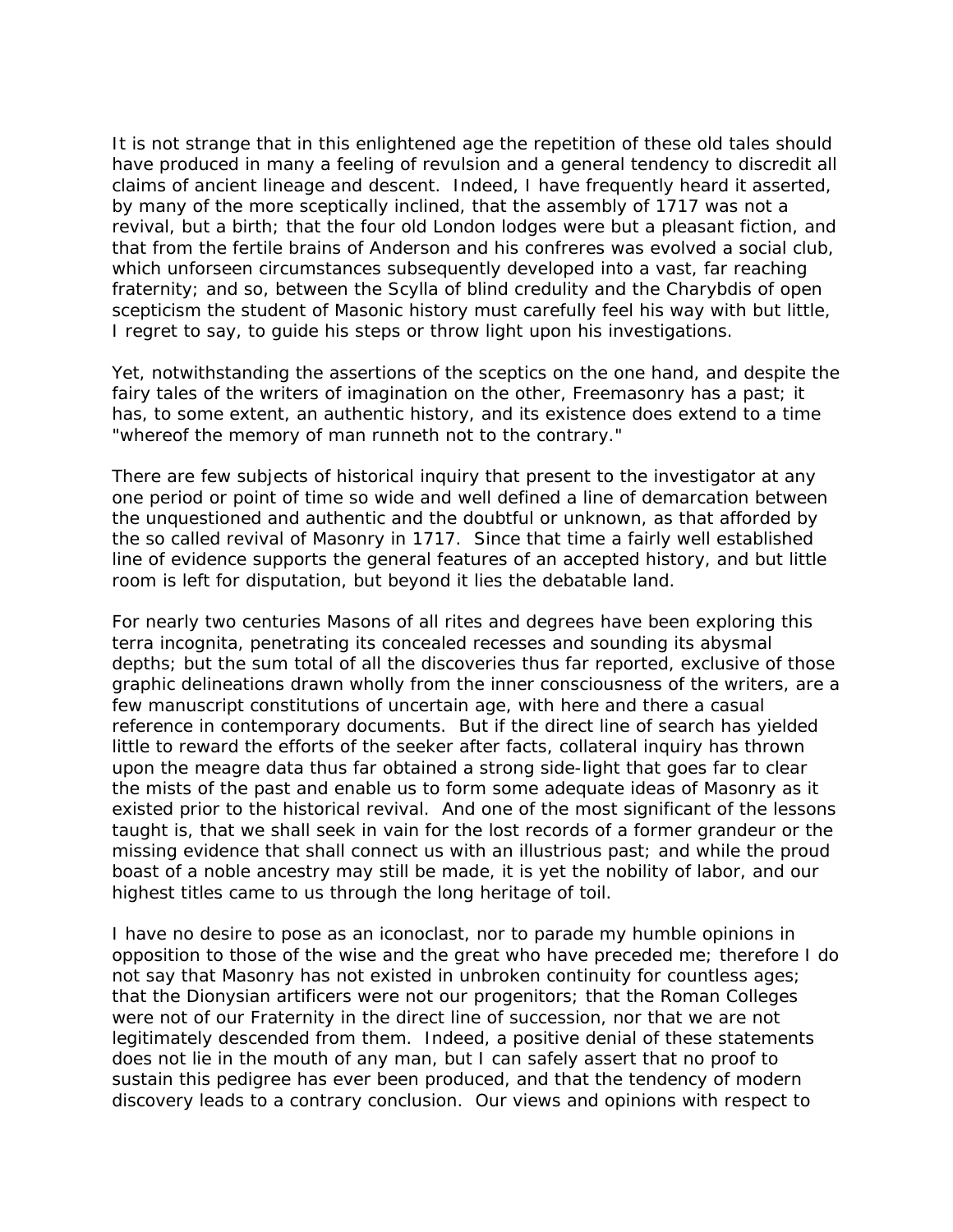the antiquity of the Fraternity must, in a large measure, be shaped by the old manuscript constitutions to which I have alluded and of which at least sixty are now known to be in existence. These are the only authentic memorials that have come down to us from the early Freemasons, and from the internal evidence which they afford much of our present knowledge is derived. These constitutions are all similar in general characteristics, and consists in the main of two parts, the first being a recital of legendary history, now called (for want of a better name) "the legend of the Craft," and the second consisting of what are popularly known as the "Ancient Charges," or the general regulations of the Craft. They are written on strips of parchment or vellum, and are of various dates, known or surmised, from 1390 until the commencement of the eighteenth century.

The majority of these interesting documents show signs of long and active use, and would seem to have been actually employed in the work of the pre-historic lodges, and to have been read to candidates at the time of their initiation. They prove beyond a doubt that the Society, during the three hundred years which preceded the revival of 1717, was not an ordinary guild like the livery companies or other strictly operative associations, but professed to teach, and bound its members to the practice of high morality, obligating them to be true men, not only in their relations to one another and those around them, but also in the observance of their duties to God, the Church, and the King. They contain much that unmistakably stamps them as emanating from an operative society, however, and the conclusion now generally accepted is that they represent the transition period, when Masonry was passing from a strictly operative to a purely speculative condition.

The internal evidence so presented has itself been the subject of much speculation and widely-differing opinion.

Thus these parts, which, by way of introduction to the charges, recite the so-called "legend of the Craft." have been seized upon by the fiction writers as fully substantiating the traditions of our esoteric ceremonies, and to the casual observer this assertion may not seem altogether unfounded. The legend in question purports to be a history of the manner in which "this worthy Craft of Masonry" was founded and afterwards maintained, commencing with the sons of Adam and continuing down to the times of the later Saxon kings of England. But this "history," as will be seen on closer inspection, does not purport to be that of a society or guild, but is rather a summary -- and not a very accurate one at that - of the general course of the building art or geometry, and attempts to describe its vicissitudes in much the same manner as might be done in the case of music, astronomy, or any other of the seven liberal arts and sciences.

Indeed, it is not claimed in these old chronicles that a formal institution of the Masonic guild was effected until the time of King Athelstan, who, at the traditionary assembly at York, in the tenth century, is said to have given them a charter, and at which time the charges and rules for the government of the Craft were formulated.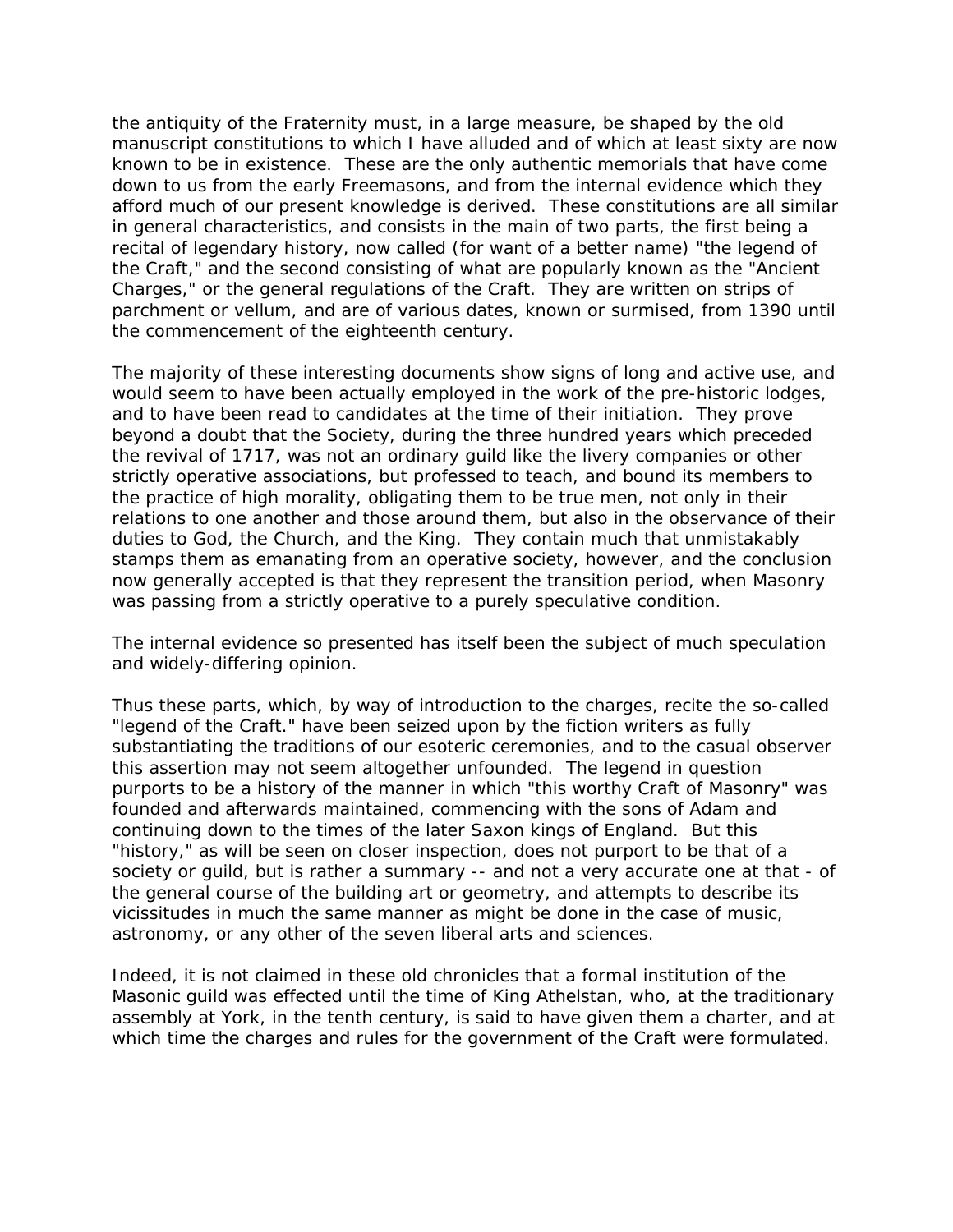Here, then, is the genesis of Masonry as revealed by its own writings. Whether it be true or false I do not now assume to decide, but can only say that secular history verifies the time, if not the manner, of its institution. From the tenth to the fourteenth century it remained a working man's guild, differing, probably, in no essential feature from the other Craft guilds of the period, and with nothing of an esoteric character, so far as known, except its trade secrets. During all these years it left no sign, and for all our information concerning it we are dependent on general history.

In 1356 was enacted the first Statute of Laborers, which forbade the congregation of artisans, who, it was alleged, were thereby incited to unjust and illegal demands, contrary to the spirit of the English Constitution. At this time, then, must be dated the first change in the character of the guild, and the earliest written memorial which we possess - the Regius Poem - is ascribed to a period about forty years later. It was not until 1424, however, that effective measures were taken to suppress trade organizations or assemblies of workmen, and from, this period may be observed the speculative character and the growing tendency towards that system of symbolic philosophy which culminated in the formation of the Grand Lodge of 1717.

There are those - and their learning and ability command for them the highest respect for their opinions - who, while repudiating the traditionary origin of the Craft, nevertheless contend that the old constitutions clearly point to the existence of a symbolic or speculative society at the earliest date from whence they assume to speak. According to the theory of these savants, it would seem that as early as the fourteenth century (the date of the earliest known manuscript), there was a guild or fraternity commemorating the science, but without practicing the art, of Masonry; that such guild was not composed of operative Masons; that the persons to whom the text of these manuscripts was recited were a society from whom all but the memory or tradition of its ancient trade had departed, and that certain passages may be held to indicate rather the absorption of a Craft-legend by a social guild than a gradual transition from operative to speculative Masonry by a craft or fraternity composed, in the first instance, of practical builders. It must be admitted that there is something very fascinating about this theory, but the view is not considered tenable by the majority of Masonic students, and finds its adherents mainly among those who seek to avoid the very evident plebian birth of the institution.

But whatever may have been the origin or anterior purpose of this fraternity, matters but little at this time. Whether in its rude and primitive form it fulfilled the merely utilitarian purposes of a trades union, or whether rising to a higher plane it taught the workman that the tools with which he wrought were endowed with a symbolic significance in the shaping of his own life and character, is, after all, of but a trivial inquiry compared with the momentous question, What is Freemasonry today? The pre-historic age lies far behind us, never to return; the present is ours, and the future will be, and the record which we make today will itself become history tomorrow.